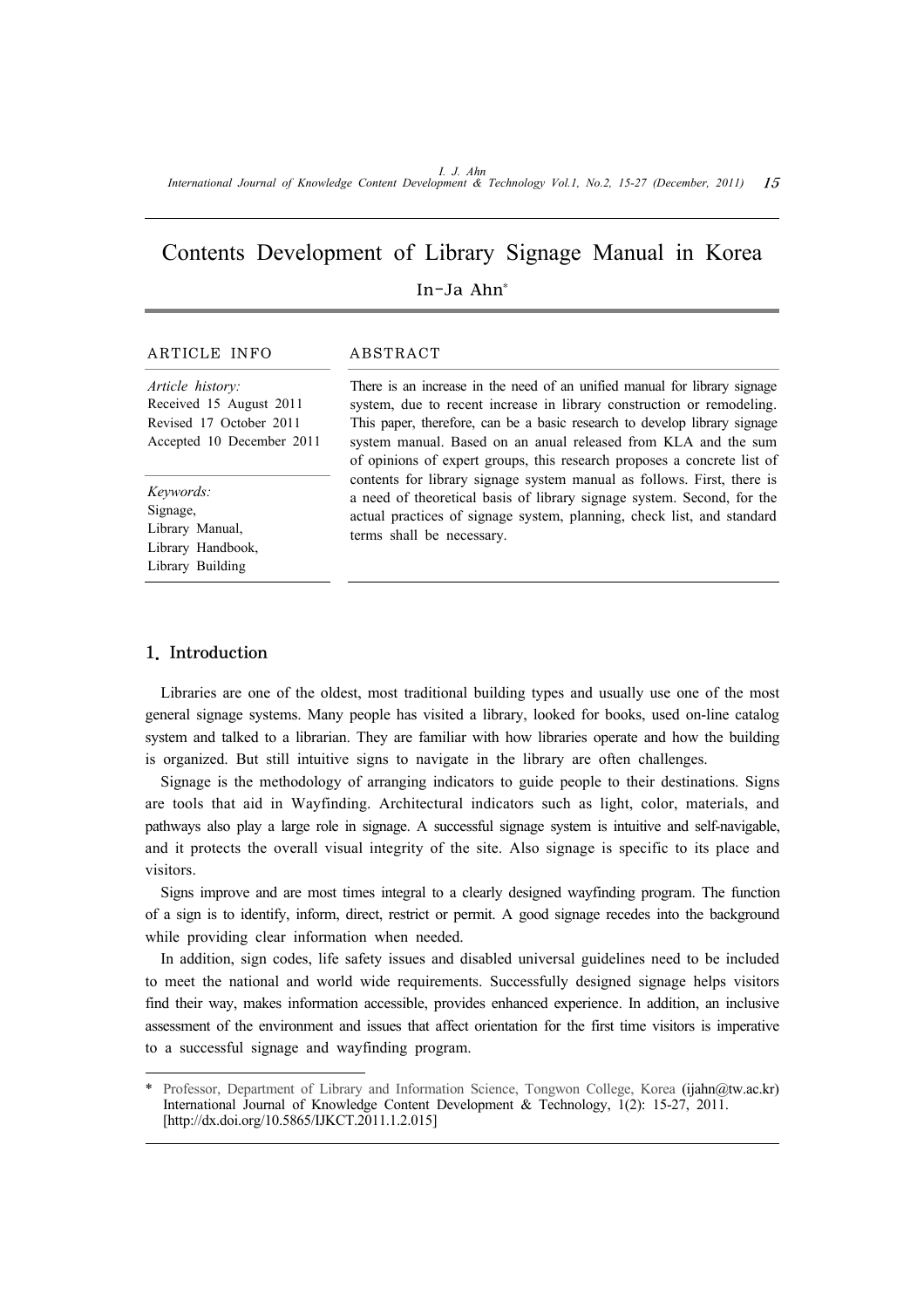Successfully designed signage and posters in library can be key measures of library marketing to invite potential users (Jun, 2003).

Recently, many libraries are being newly built or remodeled, based on new interior designs and signage system. However, there is neither of consistency nor of guidelines for library terms in foreign languages. We cannot ignore the fact that both Korean and English are being used as official library terms. Moreover, as South Korea become more of multicultural societies, we are expecting the increasing need of various language uses in library terms, for example, Chinese or Vietnamese.

The library products used for signage system are different in their size, material, and colour. Some of them are not continually produced in a long-term. Therefore, there is a need of active communications between the product manufacturers and Librarians. Standard forms of library products are necessary.

The objective of this paper is to address useful information for librarian to build library signage system, which will be the base of library signage system manual. The applied research methods are; 1) literature reviews of existing studies on library signage system, including library manual of KLA, and other library standards related researches, 2) selection of contents applicable for library signage manual, and 3) discussion additional contents through consultation meetings. The consultation committee consists of 8 people; 2 chiefs in public libraries, 1 university librarian, 3 library product manufacturers, and 2 professors of library science. The consultation meetings have held twice, and addressed manual structures and contents.

#### 2. Literature Reviews

There have been very few of studies and researches on library signage system. In 2009, Korea Library Association (KLA) released 「The Library Handbook」, which includes roles, conditions, types, planning and core principles, and design examples of library signage system. Chapter 2.1~2.4 will discuss the contents below.

In the first consultation meeting, the core and optional factors in signage system were discussed. The core factors include basic signage principles from KLA Handbook and the signage system for the disabled, and the English terms for library areas and resources. The necessary factors in planning and developing library signage system were also included as a core factor, as seen on a table below.

| Theoretical basis                                                            | Case/ methods                                                                                 |
|------------------------------------------------------------------------------|-----------------------------------------------------------------------------------------------|
| concept of signage<br>functions of signage<br>types of signage               | A style of type and marking<br>Pictogram<br>Area Identification and terms in foreign language |
| principles and formations of signage<br>signage regulations for the disabled | Data identification and terms in foreign language                                             |

Table 1. the core factors in library signage system manual

The optional factors include size, material, and designs of products used in libraries. Libraries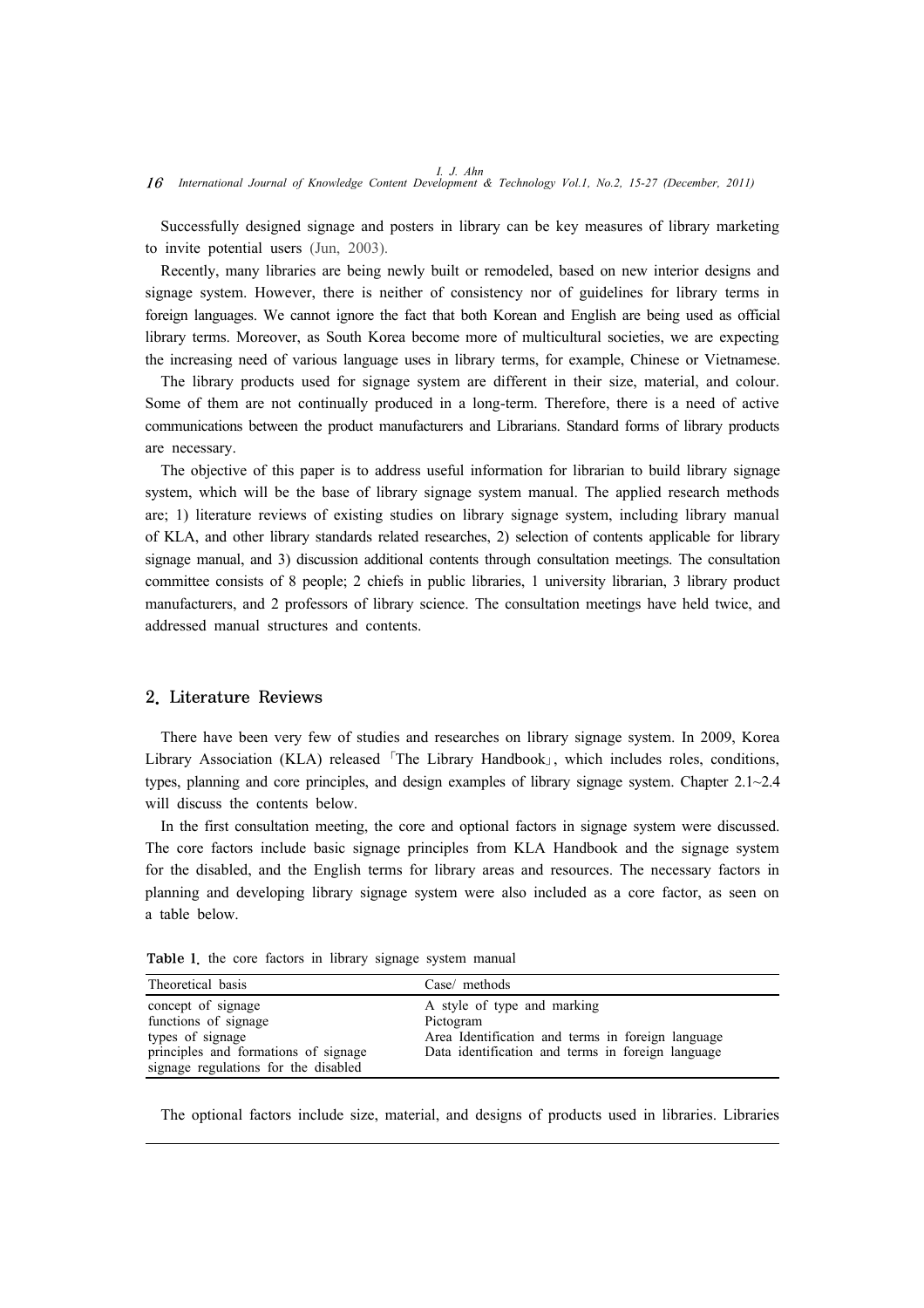desired flexible usage of the above factors, based on a guideline, as an expression of their individuality and personality. In cataloging system, however, the color consistency of a number in hundreds was agreed, in order to ease users' recognitions of distinguishable units in the system. The second consultation meeting reviewed the proposed discussions and introduced sample designs.

The followings are the contents of signage system cited from 「The Library Handbook 2009」 released from KLA.

### *2.1. The concept of signage*

A dictionary of library science defines signage that 'any kind of visual symbol/mark created to display particular meaning'. Dictionary of modern design (Park, 1996) explains signage that 'a basic unit of communication, creating massive possibilities by combining meaningless indicators'. Signage contains messages to deliver. Signage uses marks, lights, and symbols to express or deliver a message. The range of signage is very broad, including library building itself, trees around the main entrance, and landmarks on the top of the building (KLA, 2009).

# *2.2. The role of signage*

The roles of signage are divided into two: a) as a visually delivery of necessary information and as a composition of exterior and interior designs. The former roles permit or restrict certain behaviors of users and to help them find their destinations. The later roles maximize the harmony of spaces by displaying signs on walls, stairs, hallways, and floors of libraries.

The library signs, therefore, not only provides easier ways of access for visitors, but also visually express the nature of organizations and the function of areas, and worked as a image marketing strategies of library.

It can be specified with pictogram -which is being used in real-sized figures, directory maps, numbering signs in offices and conference rooms, toilets, parking spaces, elevators, drinking fountain and stairs emergency lightening, classified tables on bookshelves, and labels on books. The signs also play a role as directional or indicating information when following conditions are met.

- ① Signage provides all basic information to library users
- ② Signage is a tool to discern various books, service points and facilities
- ③ Delivering messages in signs should be simple and straight forward
- ④ Signs shall be designed in consistent and symbolic ways, while express the intentions of the library.
- ⑤ Signs shall be changeable to the extension or modification of library building
- ⑥ Library signage shall be harmonized with building structures and decorations
- ⑦ Signage location, height, color, the contrast of colors and the use of Braille shall strictly observe the disability related laws.

### *2.3. Signage types*

When signage systems are designed, the following functions and forms of signage should be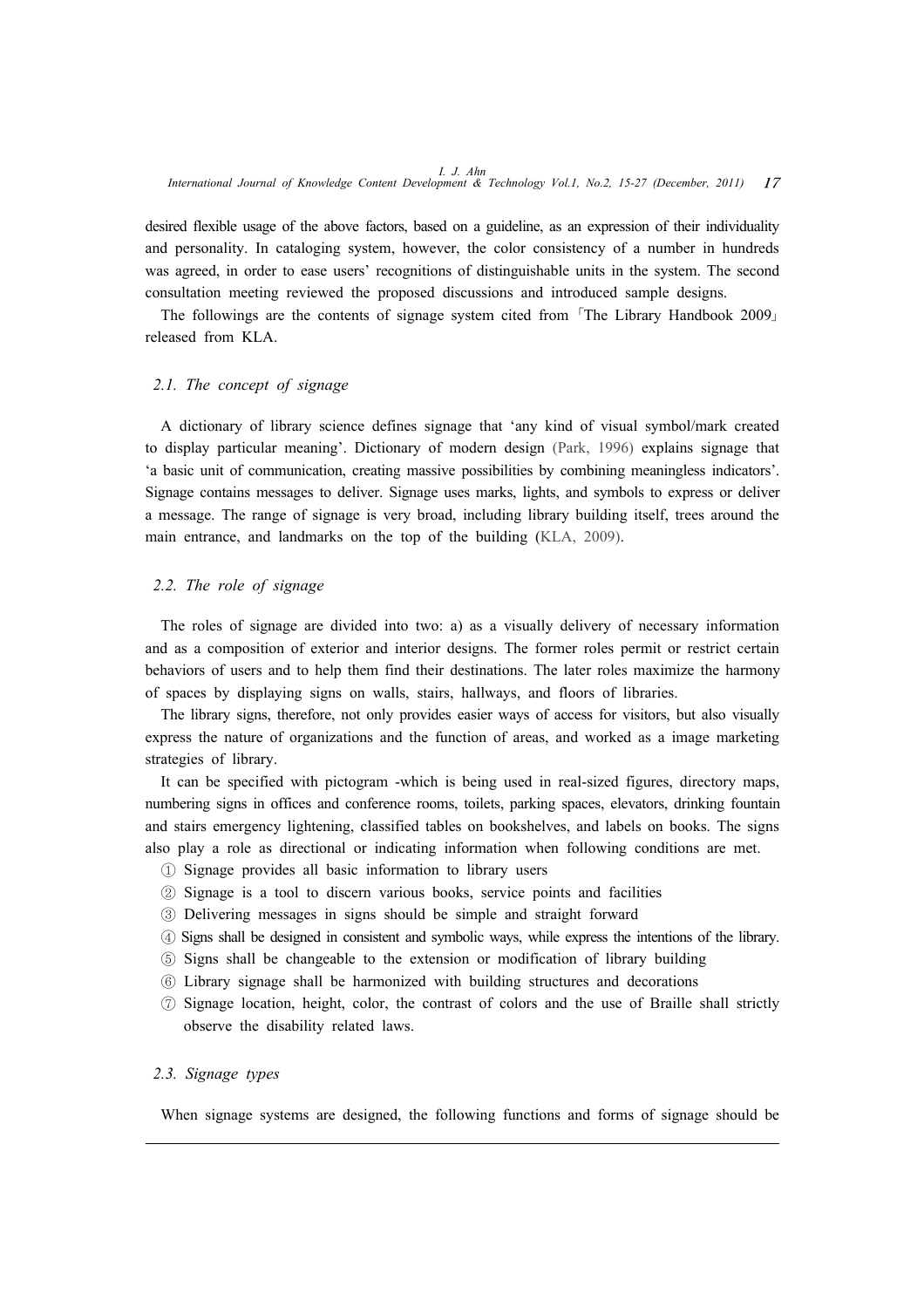*I. J. Ahn* 18 *International Journal of Knowledge Content Development & Technology Vol.1, No.2, 15-27 (December, 2011)*

considered.

- ① Spatial cognition signage helps library users recognize their current locations and their destinations, such as reference room, children's reading room or bookshelf (e.g. building floor plan)
- ② Directional signage leads library users to particular service or destinations (e.g. arrows to certain point)
- ③ Identification signage indicates the identification of specific area (e.g. locations or service point like common room, lecture hall, information desk, donor recognition, and bookshelves of adult fictions or periodicals)
- ④ Operational signage shows facility instructions (e.g. copy machine instructions)
- ⑤ Regulation signage indicates restrictions, warnings, or necessary procedure to conduct certain action (e.g. non-smoking, no food or beverage are allowed sign)
- ⑥ Announcement signage contains necessary information for library users (e.g. program time table, opening of special program, services provided by the library and equipment failure)

Cited from a report released from the University of Notre Dame, Heo Kyung(2000) listed 6 types of library signage.

- ① location signage shows the whole picture including the location and interrelations of objects in library
- ② Direction signage leads library users to their destinations
- ③ Identification signage identifies certain object by putting a title on
- ④ Information signage contains necessary information for library users to use appropriate data, tools and facilities of library. The signage includes administrators' intentions, general information, restrictions, opening hours, titles of facilities and exhibitions, handling descriptions and operational manuals.
- ⑤ Regulation signage restricts certain behaviours for the maintenance of security and order.
- ⑥ Bookshelf signage: 10 classifications between 100 classifications signs, front label, sign or phrase in the end of shelf.

Library signage can be sorted into two ways, considering their shapes and usage. In terms of its of shape, there are linear and side models of signage. The linear models are based on non-selective pathways, and focus more on the process of access rather than the destination (e.g. traffic lights). The side models of signage are pathway selective, focusing mainly on destination itself (e.g. directional signs in department stores).

As seen on the table 2 below, Youn (2002) divides library signage into four; information, direction, location and regulation signage. The Fig. 1 shows the relations between users' behaviour, request of information, and signage types. Library signage can also be divided by their installing methods; adhesions on the wall, hook types, stand types, hangings from ceiling, and by their materials; metal, acrylic and etc.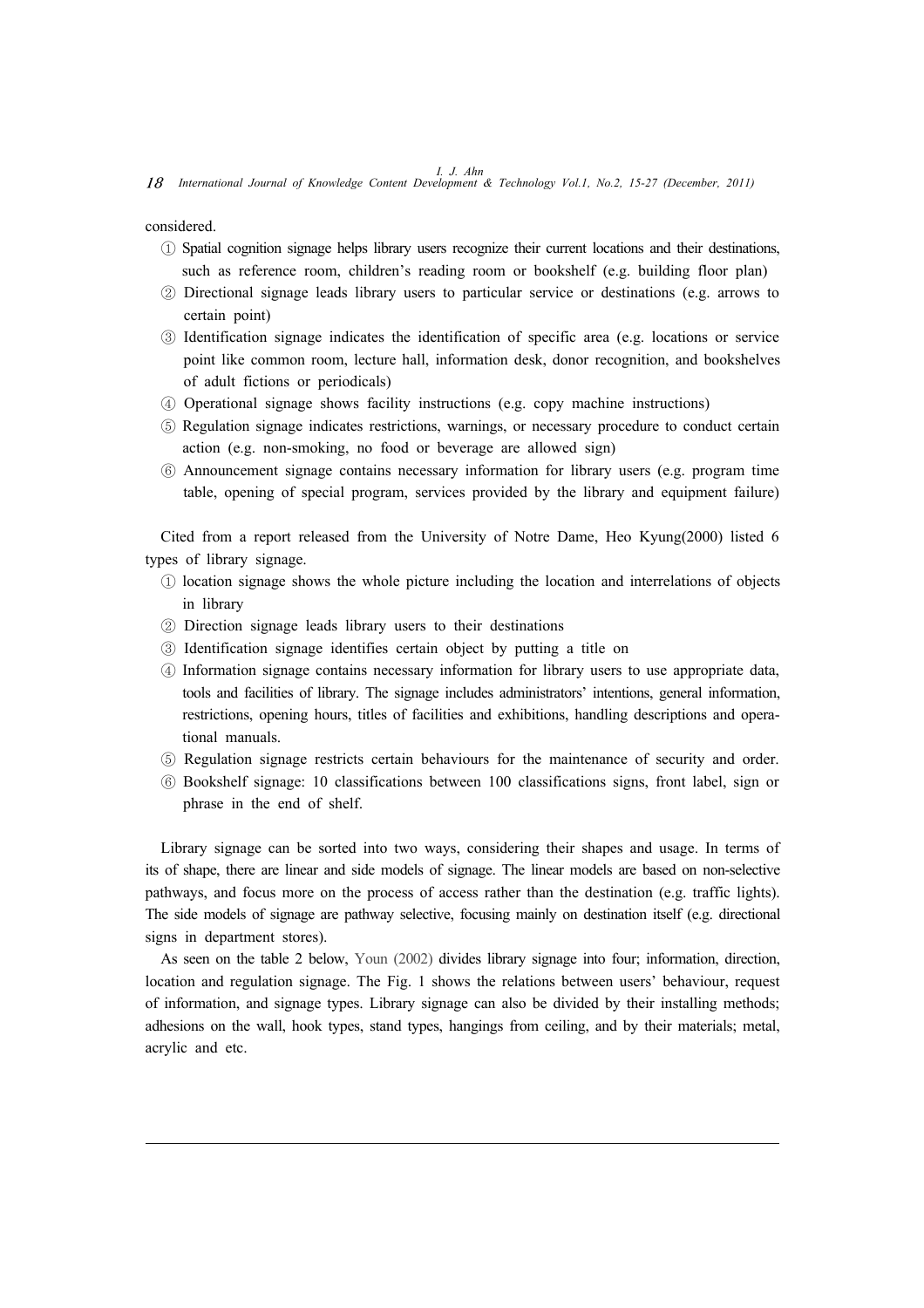*I. J. Ahn International Journal of Knowledge Content Development & Technology Vol.1, No.2, 15-27 (December, 2011)* 19

| types                     |                                                                                                  | role                                                                                                                                       | contents                                                                                                                                                                                                                                                                                                                                                                                                               | Installing locations                                                                                                     |
|---------------------------|--------------------------------------------------------------------------------------------------|--------------------------------------------------------------------------------------------------------------------------------------------|------------------------------------------------------------------------------------------------------------------------------------------------------------------------------------------------------------------------------------------------------------------------------------------------------------------------------------------------------------------------------------------------------------------------|--------------------------------------------------------------------------------------------------------------------------|
|                           | • internal<br>arrangement<br>· floor arrangement<br>• counter<br>• user guide<br>• board         | • general arrangement<br>• floor arrangement<br>• user guide of room/<br>facilities/ tools<br>• contact information,<br>displaying posters | Information • general information • general information • name of library, opening • outside of building,<br>hours, holidays, service<br>details<br>• counter information • Shelving, facility location, • main hallways in<br>directional map<br>• Shelving every floor,<br>facility arrangement<br>· register, check out/in,<br>reading information<br>· operational regulations/<br>description<br>• title of board | access to building<br>• entrance, reception<br>each floor<br>• counter<br>• room/ facility<br>• walls<br>• entrance hall |
| Direction                 | • major directions<br>• minor direction                                                          | floor, directions<br>• direction to<br>bookshelf                                                                                           | • parking lot, entrance, • outside of building,<br>entrance, floors,<br>identification of facility<br>and directions<br>• contents and directions of • main/ sub hallways<br>bookshelf and area                                                                                                                                                                                                                        | • outside of building,<br>entrance, hall<br>· main interchange,<br>hallway<br>and interchange                            |
| Location                  | $\cdot$ floors<br>• Identification of<br>facility<br>• Identification of<br>space<br>• bookshelf | • floor sign<br>· room/facility sign<br>• location sign<br>• bookshelf sign                                                                | $\cdot$ floor<br>• identification of<br>room/facility<br>• name of area (light reading • sides of bookshelf<br>area etc.)<br>• Classification of books                                                                                                                                                                                                                                                                 | • floors and walls<br>· room/ facilities area<br>• each area                                                             |
| Regulation<br>restriction | • restriction<br>• regulations                                                                   | • restriction,<br>regulation                                                                                                               | · non-smoking, restricted<br>area                                                                                                                                                                                                                                                                                                                                                                                      | • non-smoking,<br>restricted area                                                                                        |

Table 2. The type of signage



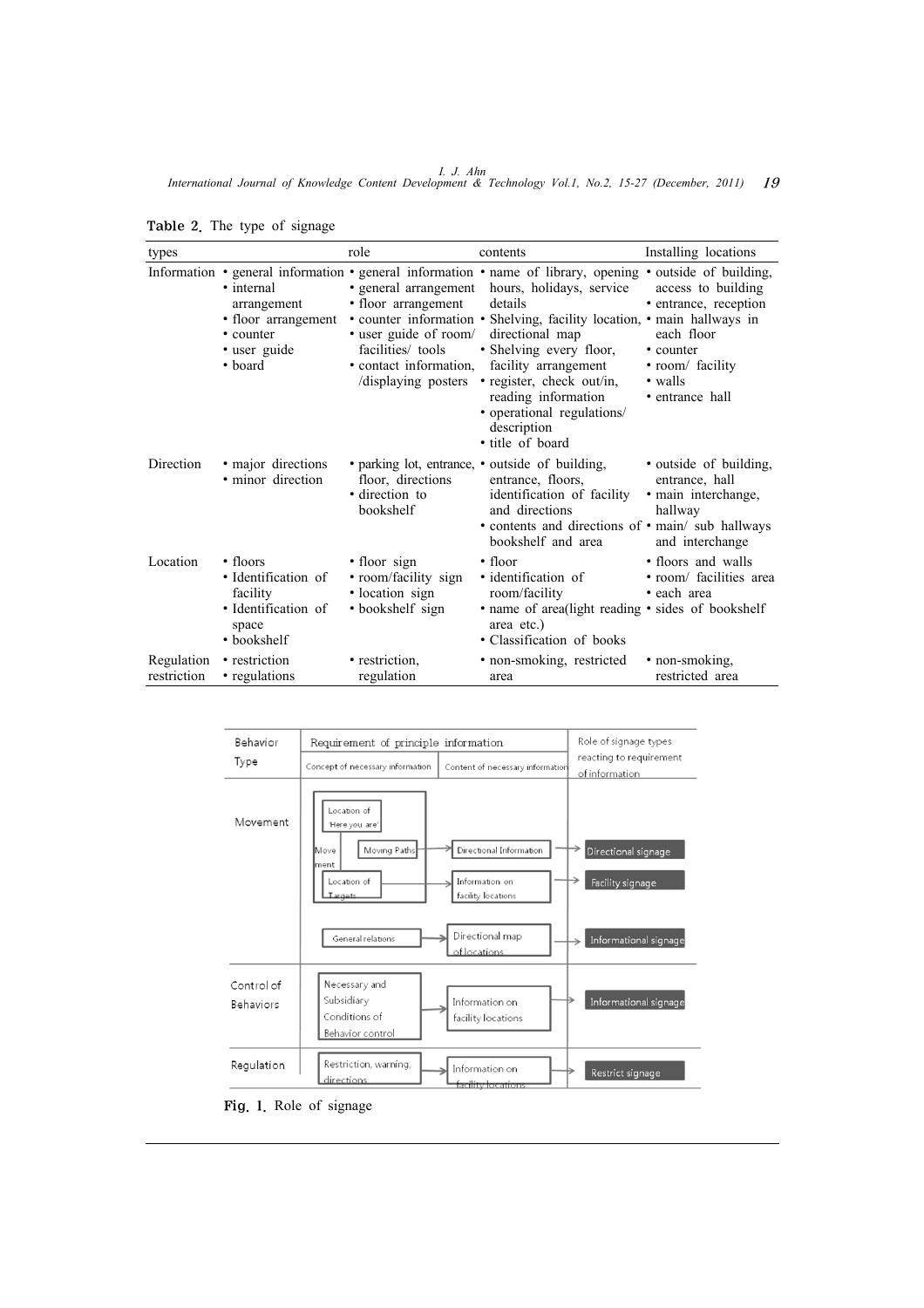#### *2.4. Planning and practices of signage system*

#### *2.4.1. Planning process*

Library signage system is the first impression that can be positively or negatively made to library visitors. It has a directional role addressing voluntary actions of the visitors, such as access to a building or data. The planning process of signage system has several steps as shown below; organization, research and analysis, basic planning establishment, practical planning, order, assembling, adhesion, evaluation and remuneration.

- ① Organization of the signage system planning committee
- ② Library signage system is the sum of opinions of various expert groups. In order to address an ideal signage planning, it is therefore desirable to organize a planning committee. The committee of a newly built library should include at least a chief librarian, signage manager, accounting manager, architect designer, interior designer, library user, and librarian in charge.
- ③ Research and analysis
- ④ A signage planning manager not only receives concrete opinions from librarians and architect designers, but also collects related data and researches current status of facilities. Then the manager shall report the results to the committee. The committee reviews the report and decides appropriate guidelines of signage guidelines.
- ⑤ Establishment of a basic plan
- ⑥ A signage planning manager writes a basic planning report which indicates the necessary kinds, number, arranges, and forms of sings, based on the guideline of the committee. Then the committee reviews and finalizes the plan. The construction and furniture related plans are also proposed here such as displaying location, wiring system for lights, hanging on walls, and adding an extra adhesion and color of painting
- ⑦ Practical planning
- ⑧ This step relates to the actual designs of signage in the basic plan. It includes visiting the scene and the concrete RP, using a miniature model. The construction or reconstruction of library building should have achieved a considerable progress by this point of step.
- ⑨ Order, assembling, and adhesion
- ⑩ When the practical planning is completed, the library administration and a signage planning manager select a manufacturer to make an actual order. The selected manufacturer starts the adhesion step of signage, cooperating with a building manager. A planning manager finalizes the location of signs.
- ⑪ Evaluation and remuneration
- ⑫ The evaluation of signage system matters. It is desirable for the signage committee to keep being involved with the system for another year after the opening, in order to handle possible problems in the system, make extra orders, and evaluations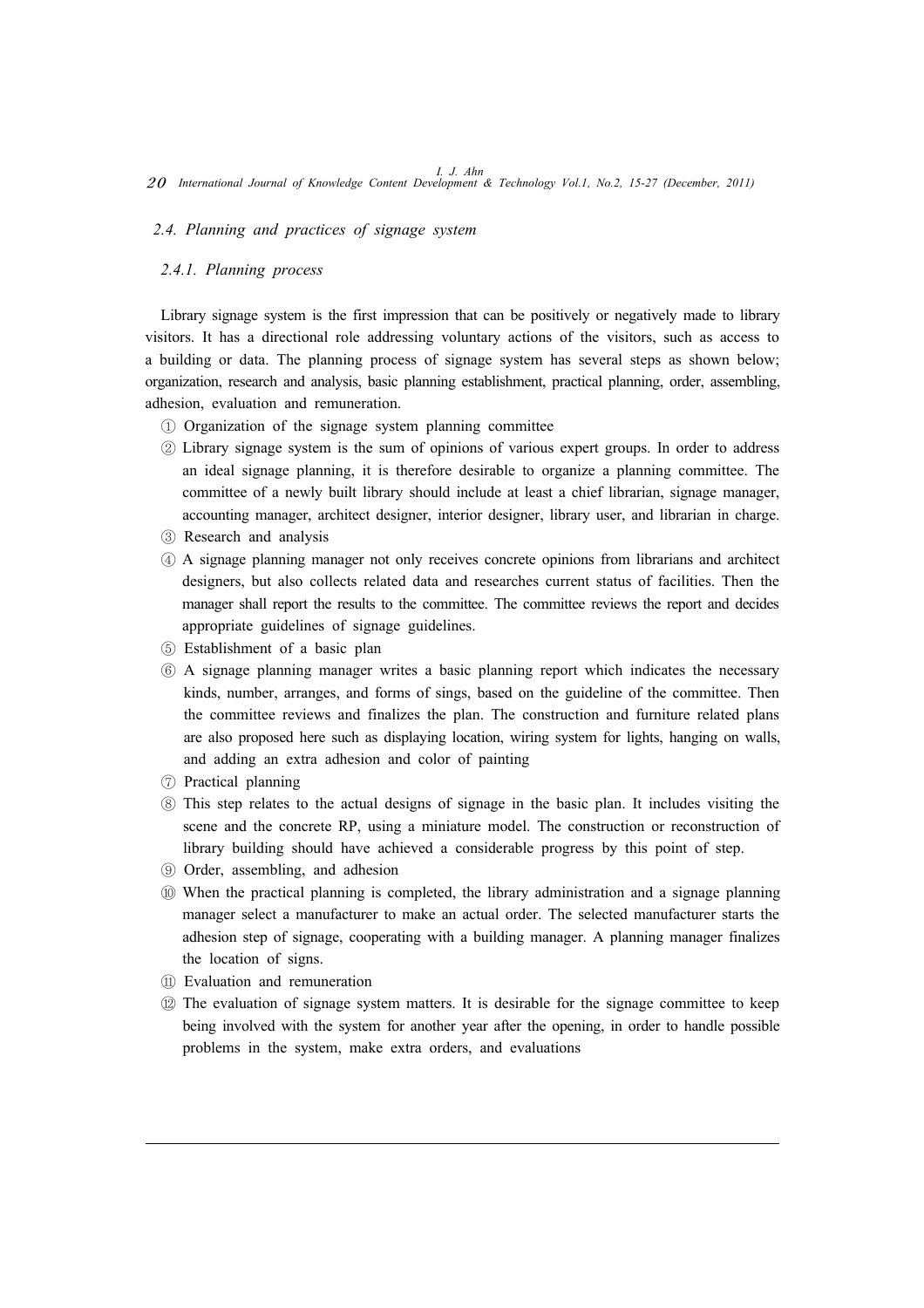### *2.4.2. Basic principles and formations*

Library visitors have different objectives, and not all visitors make an access to a reference room after checking all the signs provided. The signage system, therefore, should take an account of the experience of first time users of library rather than a librarian who is already familiar with the library arrangements. In order to the need of the first-time users, there are several basic principles of library signage system; legibility, simplicity, continuity and unity. The Fig. 2 schematizes the principles.



Fig. 2. Principle of Signage

# *2.4.3. Sign Planning Checklist*

The following sign types are candidates for a comprehensive sign program.

#### *Exterior Signs*

- ∙ Primary building identification, freestanding or on facade (name of bldg)
- ∙ Monument sign (primary or secondary signature, freestanding in landscape)
- ∙ Building address (often required by Fire Dept for emergency purposes)
- Building entry ID (eye level at pedestrian entrance(s)
- ∙ Restriction sign (No smoking, no food or drink, no skateboards, etc.)
- ∙ Hours of operation
- ∙ Delivery entrance
- Directional signing (to key entrances, bridges to other facilities)
- ∙ Disabled access (preferred routes to vertical transportation)
- ∙ Donor recognition or building dedication cornerstone
- Touch screen interactive displays

#### *Parking & Vehicular Signs*

- ∙ Parking ID
- ∙ Directional signs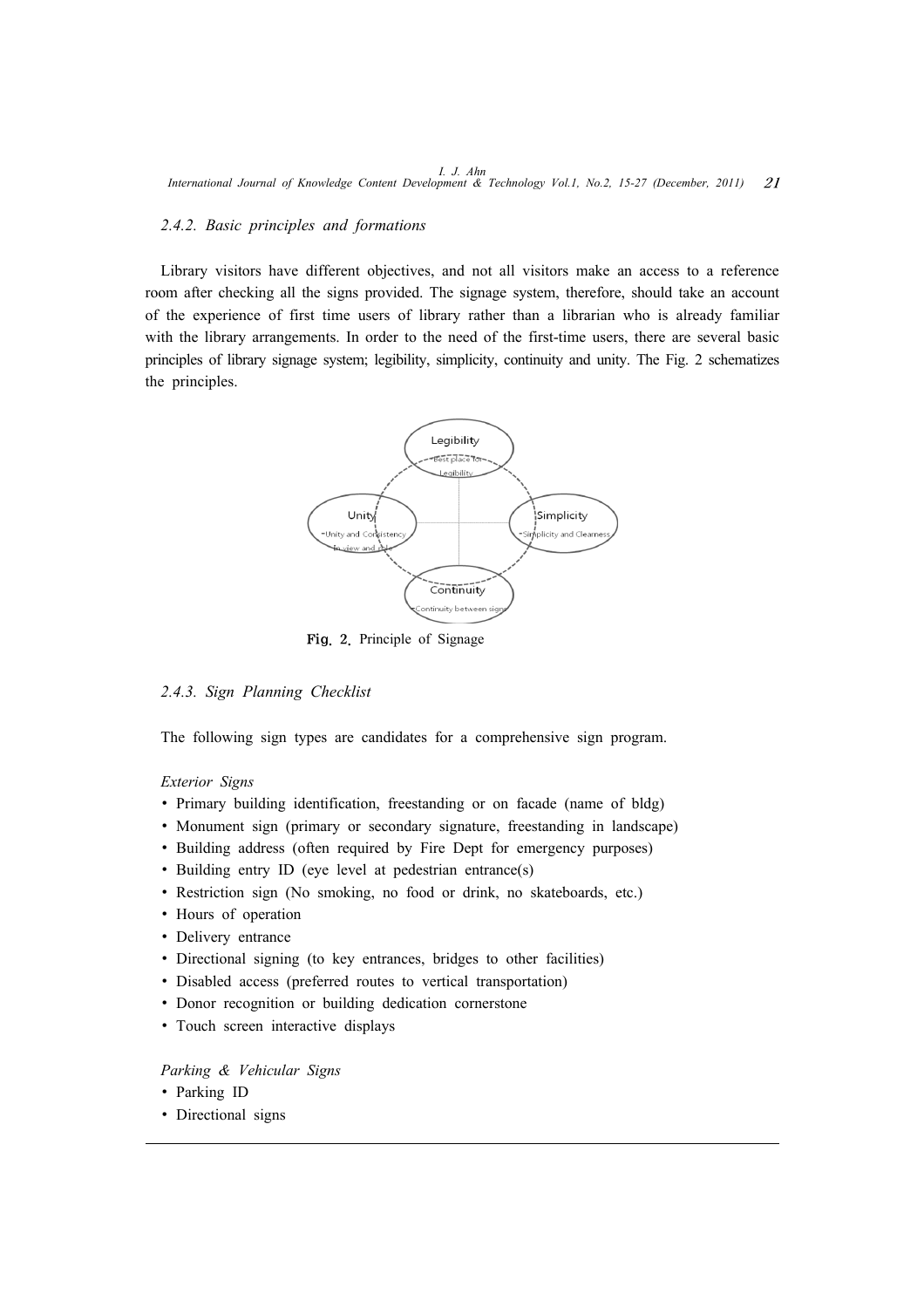*I. J. Ahn* 22 *International Journal of Knowledge Content Development & Technology Vol.1, No.2, 15-27 (December, 2011)*

- ∙ Parking fee information
- ∙ Tow away / private parking

disclaimer

∙ Disabled access parking

### *Interior Signs*

- Main building directory (departments, personnel, resources)
- ∙ Building floor directories on each level (departments, destinations, facilities)
- ∙ Directional signing to key destinations
- ∙ Circulation Desk / Information Station Interactive Touch Screen
- ∙ Area ID (i.e., Circulation, Information, Registration)
- ∙ Desk bar (reception, station closed, circulation, etc.)
- ∙ Book drop sign for front desk
- ∙ Suggestion board or box with reply board
- ∙ Weekly calendar of events board
- ∙ Library shelves and/or stack-end signs (w/ changeable insert system)
- ∙ Conference room ID with (in-use) slider panel
- ∙ Room ID sign
- ∙ Office and Workstation ID sign (flexible/changeable)
- ∙ Informative signs (i.e. instructions for computers, copiers, etc.)
- ∙ Telephone and other services
- ∙ Restriction signs (No smoking, No food or drink, No Cell Phones, etc.)
- ∙ Emergency door ID (to restrict exiting / alarm will sound)
- ∙ Code, Regulatory And Universal Access Signing
- ∙ Restroom ID
- ∙ Accessible facility maps (showing elevators, room numbers, restrooms, phones, etc.)
- ∙ Room occupancy / emergency procedures booklet
- ∙ Stair code sign, required at stairwells
- ∙ Evacuation map

# 3. Signage System and Accessibility Guidelines for the Disabled

Library signage system observes Americans with disabilities Act (1990) and other related federal laws. There are a few regulations of signage system released from ADA (Accessibility Guidelines for Building and Facilities).

- ① Letters and numbers on signs shall have a width-to-height ratio between 3:5 and 1:1.
- ② Letters and numbers on signs shall have a stroke-width-to-height ratio between 1:5 and 1:10
- ③ The highest signs shall be 89" (2,261mm) above the finish floor, and letters and numerals shall be raised 3" (약 76mm) minimum
- ④ Signs shall be installed on the wall adjacent to the latch side of the door. The height shall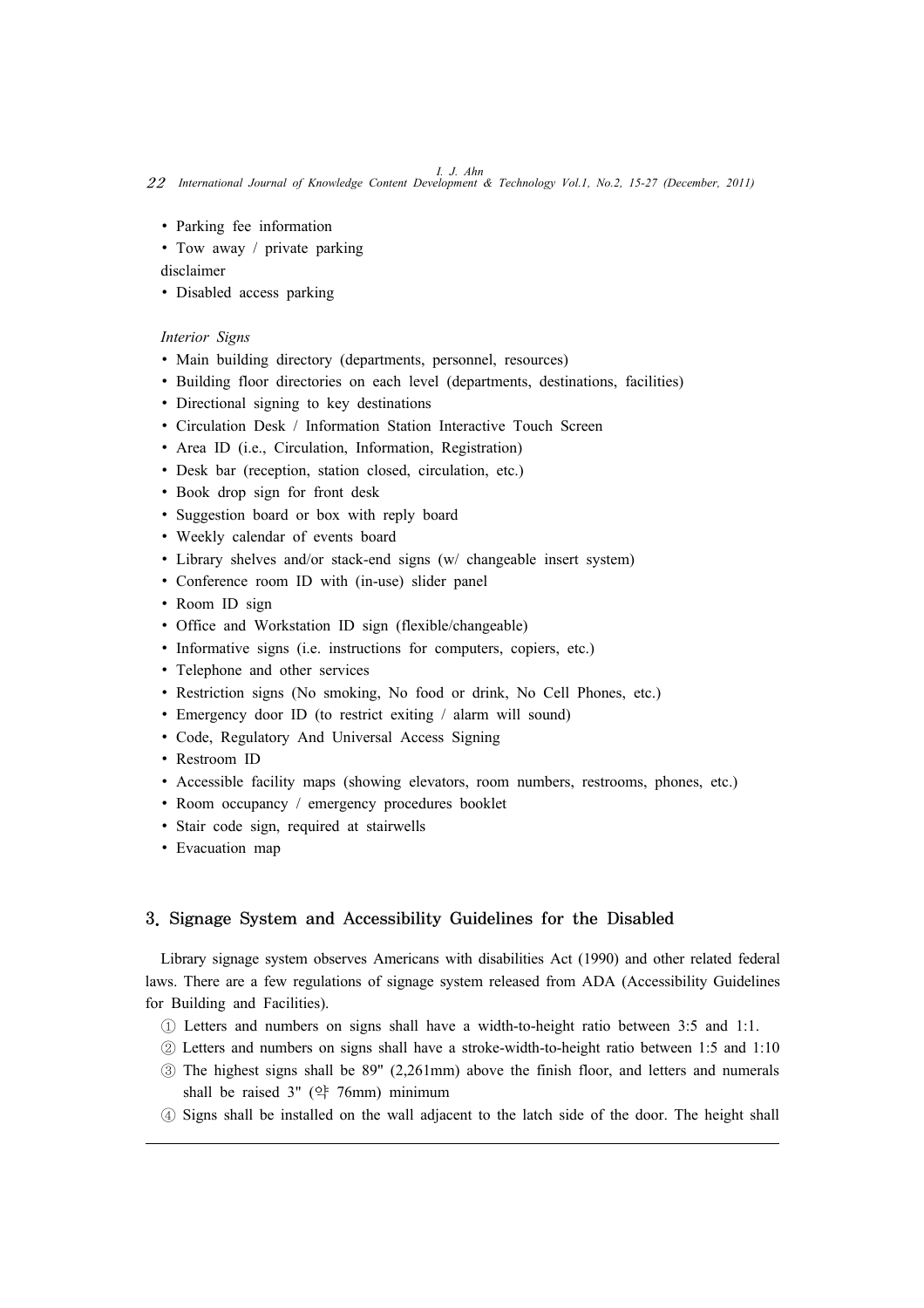*I. J. Ahn International Journal of Knowledge Content Development & Technology Vol.1, No.2, 15-27 (December, 2011)* 23

be 60 in (1525 mm) above the finish floor to the centerline of the sign. Raised characters shall be at least 5/8 in (16 mm) high, but no higher than 2 in (50 mm). Letters and numerals shall be raised  $1/32$  in  $(0.8 \text{ mm})$  minimum, upper case, sans serif or simple serif type and shall be accompanied with Grade 2 Braille.

- ⑤ Pictograms on a fixed sign shall be accompanied by the equivalent verbal description placed directly below the pictogram. The contrast of color between characters shall be used.
- ⑥ Light-colored characters or symbols shall be used on a dark background, and dirk-colored characters or symbols on a light-background.

# 4. Examples of Library Signage

The list below shows a few examples of library signage, being used in American Universities and public libraries.

- ① *Bookshelf* (including space for reading and multimedia, and Research & Information)
	- ∙ Book Stacks
	- ∙ Mobile Racks, Compact Shelving, Mobile Shelving, Mobile Aisle Shelving
	- Sorting Shelves Shelves Areas of the stacks used by library employees to sort and organize books in order to return them to their proper locations)
	- ∙ Rack Shelf or shelves used for displaying books, magazines, periodicals or other library materials
	- ∙ Range A row of book shelves, usually double-faced, anywhere in the library.
- ∙ Wall Rack
- ∙ Donation Shelf
- ∙ Reference Stacks
- ∙ Quarto / Folio Shelves
- ∙ Media Resources
- ∙ Media Viewing Rooms
- ∙ Multimedia Design Studio
- ∙ Research & Information
- ∙ Reference Collection
- ∙ Current / Back Periodicals
- ∙ Microforms
- ∙ Periodicals
- Government Publications / Maps
- ∙ Bound Periodicals
- ∙ Periodicals Collection
- ∙ Abridged Dictionary
- ∙ E-Journal
- ∙ Journal & Newspaper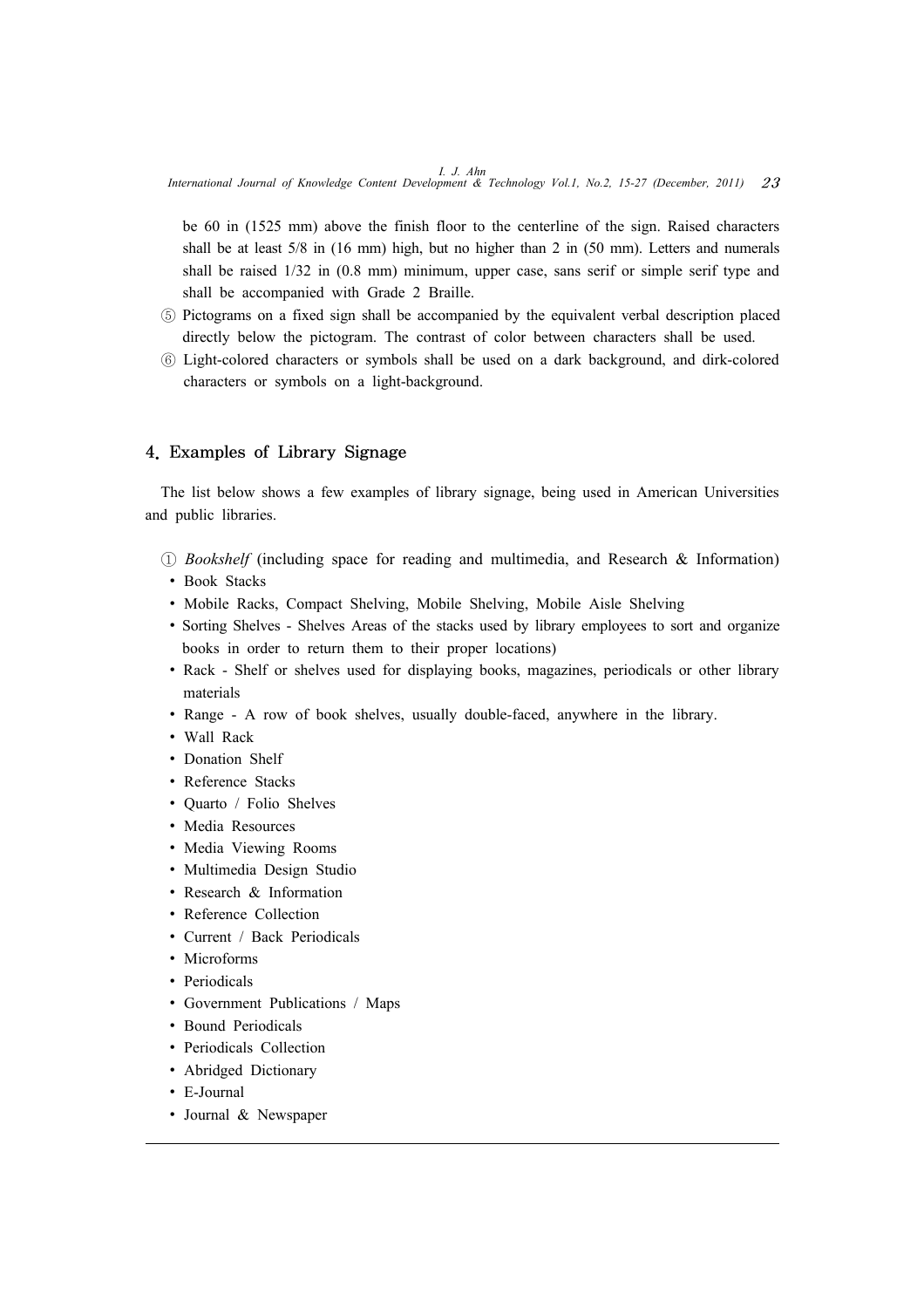*I. J. Ahn* 24 *International Journal of Knowledge Content Development & Technology Vol.1, No.2, 15-27 (December, 2011)*

- ∙ Encyclopedia
- ∙ House Organ
- ∙ Monograph
- ∙ Style Manual Special handbooks that illustrate the accepted forms for citing references in bibliographies, footnotes, and endnotes
- ∙ Trade Journal
- ∙ Browsing Collection
- ∙ General Collection
- ∙ Faculty Publications
- ∙ Teaching Materials Collection
- ∙ Dissertations
- ∙ Heritage Center
- ∙ Senior Report
- ∙ Mech. Mechanics
- ∙ Audiovisual Material Room
- ∙ A/V Room
- ∙ Reading Area
- ∙ Special Collections Reading Rooms
- ∙ Audiovisual Room
- ∙ Assisted Reading Room
- ∙ Library Catalogue

# ② *Staff areas*

- ∙ Staff Areas, Librarians Offices
- ∙ Library Administration
- ∙ Librarian
- ∙ Library Staff Lounge
- ∙ Systems Department
- ∙ Staff Only
- ③ *Check In and out, and information desk*
- ∙ Circulation Desk
- ∙ Check Out
- ∙ Service Desk
- ∙ Reference Desk
- ∙ Reserve Desk
- ∙ InterLibrary Loan
- ∙ Document Delivery Services
- ∙ Inquiry
- ∙ After Hours Book Drop
- ∙ Issue Desk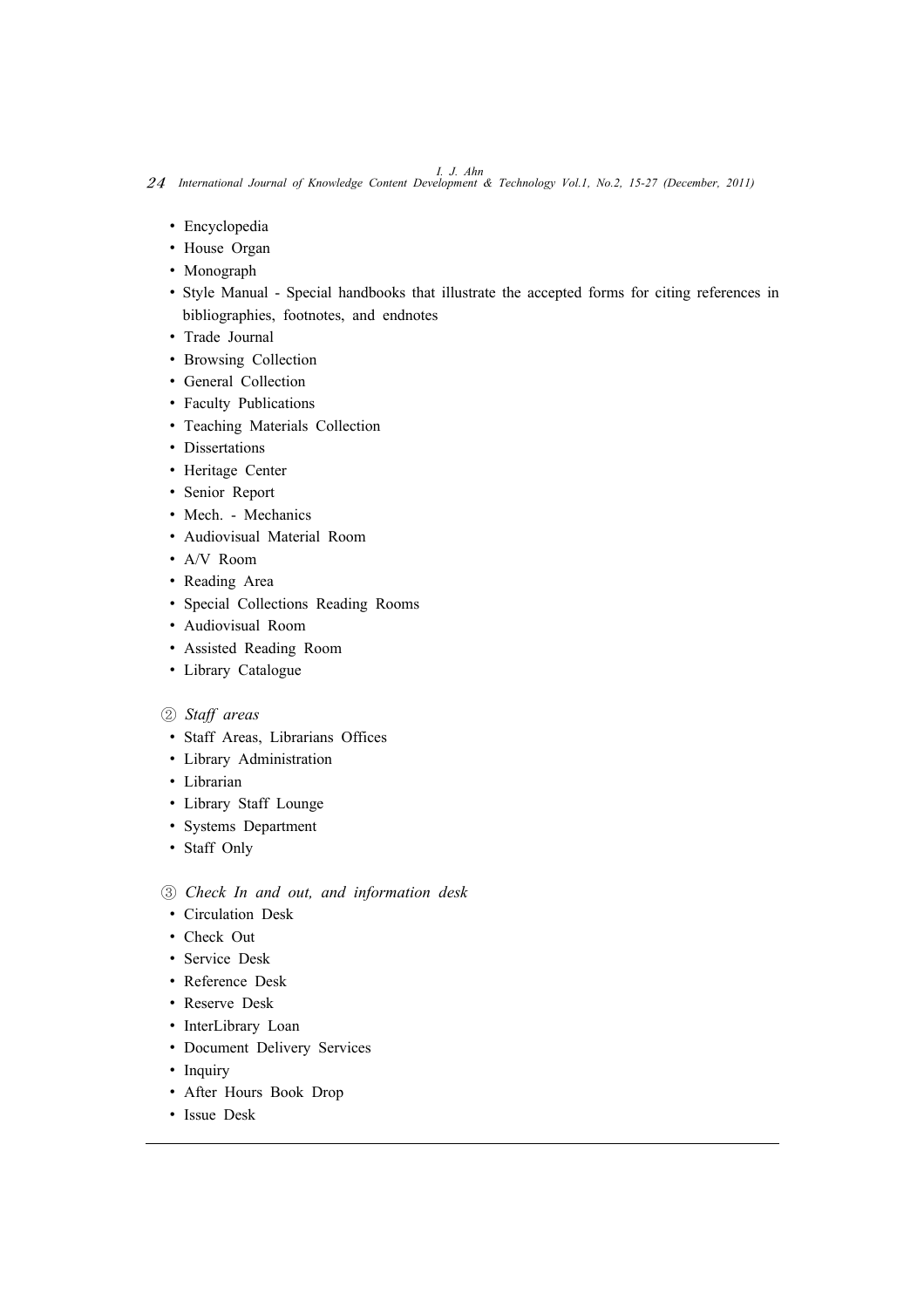*I. J. Ahn International Journal of Knowledge Content Development & Technology Vol.1, No.2, 15-27 (December, 2011)* 25

- ∙ Assistive Technology Area
- ∙ Computer Help

# ④ *Library entrance and reception*

- ∙ Entrance
- ∙ Lobby
- ∙ Emergency Exit
- ∙ Fire Exit

# ⑤ *Common area and rest room*

- ∙ Cafe
- ∙ Lounge Area / Fireplace
- ∙ Laptop Lounge
- ∙ Restaurant
- ∙ Rest Room
- ∙ Disability Toilet
- ∙ Mothers Room
- ∙ Drinking Fountain
- ∙ Vending Machines
- ∙ Public Seating

⑥ *Space for users* (seminar room, reading room and working area)

- ∙ Conference Room
- ∙ Program Room
- ∙ Teaching and Learning Center (TLC)
- ∙ Collaborative Learning Center
- ∙ Seminar Room
- ∙ Meeting Room
- ∙ Community Room
- ∙ Instruction Room
- ∙ Training Room
- ∙ Literacy Room
- ∙ Center For Teaching Excellence
- ∙ Experimental Classroom
- ∙ Library Classroom
- ∙ Distributed Learning
- ∙ Study Area
- ∙ Group Study Room
- ∙ Quiet Study Room
- ∙ Internet Work Station
- ∙ IT Room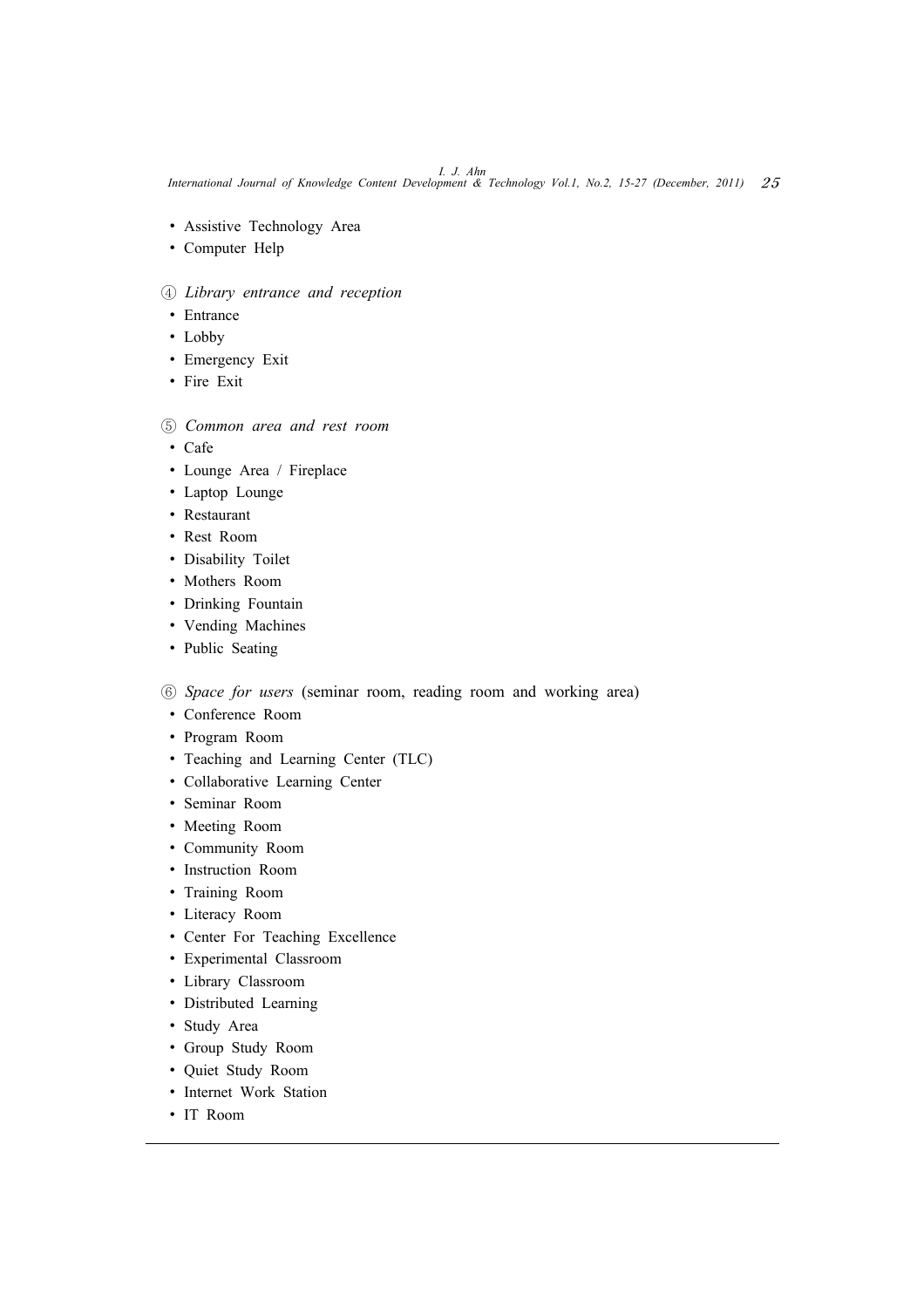*I. J. Ahn* 26 *International Journal of Knowledge Content Development & Technology Vol.1, No.2, 15-27 (December, 2011)*

- ∙ Copier / Printer / Scanner
- ∙ Photocopier
- ∙ Presentation Equipment
- ∙ Editing Suite

# ⑦ *etc.*

- ∙ Library Security
- ∙ Multipurpose Room
- ∙ Dewey Decimal Classification Signs
- ∙ Children's Area
- ∙ Teen Area
- ∙ Graduate and Professional Students' Association
- ∙ LASR (Lied Automated Storage and Retrieval)
- ∙ Book Truck
- ∙ Storage Area
- ∙ Cabinets / Lockers
- ∙ Theater
- ∙ Coat Room
- ∙ Handicap Accessible Elevator
- ∙ Elevator
- ∙ Handicap Accessible
- ∙ Public Telephone
- ∙ Fire Equipment
- ∙ Periodical Work Area

# 5. Conclusion

Library signage system provides library users basic information. In spite of its importance, there have been very few of literatures regarding library signage system available. Now, there is an increase in the need of an unified manual for library signage system, due to recent increase in library construction or remodeling. This paper, therefore, can be a basic research to develop library signage system manual. Based on an manual released from KLA and the sum of opinions of expert groups, this research proposes a concrete list of contents for library signage system manual as follows.

First, there is a need of theoretical basis of library signage system. The theoretical basis includes its concept, function, types, principles, formations, and regulations for the aged. Second, for the actual practices of signage system, planning, check list, and standard terms shall be necessary. Third, we are expecting an increased use of more various foreign languages including Chinese, Vietnamese, and Thai.